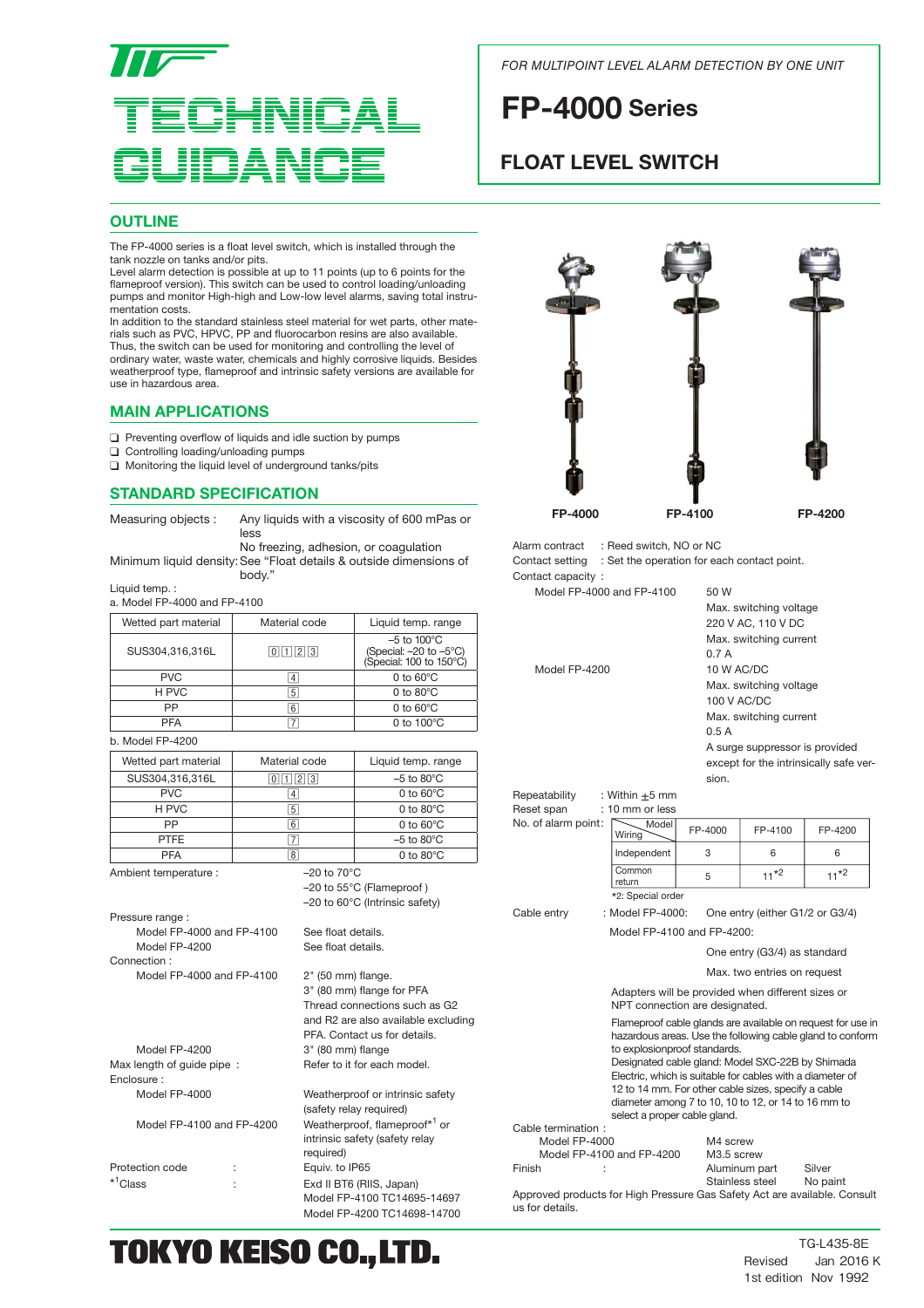#### **FP-4000**

The FP-4000 is highly cost-effective thanks to its compact design.

Weatherproof and intrinsic safety versions are available (see Model FP-4100 and FP-4200 for the flameproof version).

#### **MODEL CODE**

| <b>Material</b><br>Stopper<br>Flange<br>Guide pipe<br>Float<br>SS400<br><b>SUS304</b><br><b>SUS316L</b><br><b>SUS316</b><br>0<br>$\mathbf{1}$<br><b>SUS304</b><br><b>SUS304</b><br><b>SUS316</b><br>SUS316L<br>$\overline{c}$<br><b>SUS316</b><br><b>SUS316</b><br>SUS316L<br><b>SUS316</b><br>3<br>SUS316L<br><b>SUS316L</b><br>SUS316L<br><b>SUS316L</b><br>$\overline{4}$<br><b>PVC</b><br><b>PVC</b><br><b>PVC</b><br>PVC/SUS304<br>$\overline{5}$<br><b>HPVC</b><br>HPVC/SUS304<br><b>HPVC</b><br><b>HPVC</b><br>$\overline{PP}$<br>PP<br>PP/SUS304<br>PP<br>6<br>$\overline{7}$<br>PFA/SUS304<br>PFA/SUS304<br>PFA/NBR<br><b>PTFE</b><br>Z<br><b>Others</b><br>Number of contact output<br>1<br>One point only<br>$\overline{2}$<br>Independent 2 points<br>3<br>Independent 3 points<br>$\overline{A}$<br>Common return 2 points<br>B<br>Common return 3 points<br>$\overline{\mathrm{c}}$<br>Common return 4 points<br>$\overline{D}$<br>Common return 5 points<br>$\overline{z}$<br>Others<br>Enclosure<br>W<br>Weatherproof<br>S<br>Intrinsic safety<br>Connection<br>JIS5K50AFF<br>0<br>1<br>JIS5K50ARF<br>$\overline{2}$<br>JIS10K50AFF<br>$\overline{3}$<br>JIS10K50ARF<br>$\overline{4}$<br>2BJPI#150RF<br>5<br>2"ANSI#150RF<br>$\overline{z}$<br><b>Others</b><br>Cable entry<br>$\mathbf{1}$<br>G1/2<br>$\overline{2}$<br>G1/2 (cable gland provided)<br>3<br>G3/4<br><b>TERMINAL AF</b><br>4<br>G3/4 (cable gland provided)<br>$\overline{z}$<br>Others<br>Contact capacity<br>Standard (50W)<br>5<br>Z<br>Others<br>Accessories<br>Independent<br>Not provided<br>0<br>wiring<br>$\mathbf{1}$<br>Safety relay<br>RD-1000 relay driver<br>$\overline{c}$<br>Z<br><b>Others</b> | FP-40 |  |  |  |  |  |  |  |
|-------------------------------------------------------------------------------------------------------------------------------------------------------------------------------------------------------------------------------------------------------------------------------------------------------------------------------------------------------------------------------------------------------------------------------------------------------------------------------------------------------------------------------------------------------------------------------------------------------------------------------------------------------------------------------------------------------------------------------------------------------------------------------------------------------------------------------------------------------------------------------------------------------------------------------------------------------------------------------------------------------------------------------------------------------------------------------------------------------------------------------------------------------------------------------------------------------------------------------------------------------------------------------------------------------------------------------------------------------------------------------------------------------------------------------------------------------------------------------------------------------------------------------------------------------------------------------------------------------------------------------------------------------------------------------------------------|-------|--|--|--|--|--|--|--|
|                                                                                                                                                                                                                                                                                                                                                                                                                                                                                                                                                                                                                                                                                                                                                                                                                                                                                                                                                                                                                                                                                                                                                                                                                                                                                                                                                                                                                                                                                                                                                                                                                                                                                                 |       |  |  |  |  |  |  |  |
|                                                                                                                                                                                                                                                                                                                                                                                                                                                                                                                                                                                                                                                                                                                                                                                                                                                                                                                                                                                                                                                                                                                                                                                                                                                                                                                                                                                                                                                                                                                                                                                                                                                                                                 |       |  |  |  |  |  |  |  |
|                                                                                                                                                                                                                                                                                                                                                                                                                                                                                                                                                                                                                                                                                                                                                                                                                                                                                                                                                                                                                                                                                                                                                                                                                                                                                                                                                                                                                                                                                                                                                                                                                                                                                                 |       |  |  |  |  |  |  |  |
|                                                                                                                                                                                                                                                                                                                                                                                                                                                                                                                                                                                                                                                                                                                                                                                                                                                                                                                                                                                                                                                                                                                                                                                                                                                                                                                                                                                                                                                                                                                                                                                                                                                                                                 |       |  |  |  |  |  |  |  |
|                                                                                                                                                                                                                                                                                                                                                                                                                                                                                                                                                                                                                                                                                                                                                                                                                                                                                                                                                                                                                                                                                                                                                                                                                                                                                                                                                                                                                                                                                                                                                                                                                                                                                                 |       |  |  |  |  |  |  |  |
|                                                                                                                                                                                                                                                                                                                                                                                                                                                                                                                                                                                                                                                                                                                                                                                                                                                                                                                                                                                                                                                                                                                                                                                                                                                                                                                                                                                                                                                                                                                                                                                                                                                                                                 |       |  |  |  |  |  |  |  |
|                                                                                                                                                                                                                                                                                                                                                                                                                                                                                                                                                                                                                                                                                                                                                                                                                                                                                                                                                                                                                                                                                                                                                                                                                                                                                                                                                                                                                                                                                                                                                                                                                                                                                                 |       |  |  |  |  |  |  |  |
|                                                                                                                                                                                                                                                                                                                                                                                                                                                                                                                                                                                                                                                                                                                                                                                                                                                                                                                                                                                                                                                                                                                                                                                                                                                                                                                                                                                                                                                                                                                                                                                                                                                                                                 |       |  |  |  |  |  |  |  |
|                                                                                                                                                                                                                                                                                                                                                                                                                                                                                                                                                                                                                                                                                                                                                                                                                                                                                                                                                                                                                                                                                                                                                                                                                                                                                                                                                                                                                                                                                                                                                                                                                                                                                                 |       |  |  |  |  |  |  |  |
|                                                                                                                                                                                                                                                                                                                                                                                                                                                                                                                                                                                                                                                                                                                                                                                                                                                                                                                                                                                                                                                                                                                                                                                                                                                                                                                                                                                                                                                                                                                                                                                                                                                                                                 |       |  |  |  |  |  |  |  |
|                                                                                                                                                                                                                                                                                                                                                                                                                                                                                                                                                                                                                                                                                                                                                                                                                                                                                                                                                                                                                                                                                                                                                                                                                                                                                                                                                                                                                                                                                                                                                                                                                                                                                                 |       |  |  |  |  |  |  |  |
|                                                                                                                                                                                                                                                                                                                                                                                                                                                                                                                                                                                                                                                                                                                                                                                                                                                                                                                                                                                                                                                                                                                                                                                                                                                                                                                                                                                                                                                                                                                                                                                                                                                                                                 |       |  |  |  |  |  |  |  |
|                                                                                                                                                                                                                                                                                                                                                                                                                                                                                                                                                                                                                                                                                                                                                                                                                                                                                                                                                                                                                                                                                                                                                                                                                                                                                                                                                                                                                                                                                                                                                                                                                                                                                                 |       |  |  |  |  |  |  |  |
|                                                                                                                                                                                                                                                                                                                                                                                                                                                                                                                                                                                                                                                                                                                                                                                                                                                                                                                                                                                                                                                                                                                                                                                                                                                                                                                                                                                                                                                                                                                                                                                                                                                                                                 |       |  |  |  |  |  |  |  |
|                                                                                                                                                                                                                                                                                                                                                                                                                                                                                                                                                                                                                                                                                                                                                                                                                                                                                                                                                                                                                                                                                                                                                                                                                                                                                                                                                                                                                                                                                                                                                                                                                                                                                                 |       |  |  |  |  |  |  |  |
|                                                                                                                                                                                                                                                                                                                                                                                                                                                                                                                                                                                                                                                                                                                                                                                                                                                                                                                                                                                                                                                                                                                                                                                                                                                                                                                                                                                                                                                                                                                                                                                                                                                                                                 |       |  |  |  |  |  |  |  |
|                                                                                                                                                                                                                                                                                                                                                                                                                                                                                                                                                                                                                                                                                                                                                                                                                                                                                                                                                                                                                                                                                                                                                                                                                                                                                                                                                                                                                                                                                                                                                                                                                                                                                                 |       |  |  |  |  |  |  |  |
|                                                                                                                                                                                                                                                                                                                                                                                                                                                                                                                                                                                                                                                                                                                                                                                                                                                                                                                                                                                                                                                                                                                                                                                                                                                                                                                                                                                                                                                                                                                                                                                                                                                                                                 |       |  |  |  |  |  |  |  |
|                                                                                                                                                                                                                                                                                                                                                                                                                                                                                                                                                                                                                                                                                                                                                                                                                                                                                                                                                                                                                                                                                                                                                                                                                                                                                                                                                                                                                                                                                                                                                                                                                                                                                                 |       |  |  |  |  |  |  |  |
|                                                                                                                                                                                                                                                                                                                                                                                                                                                                                                                                                                                                                                                                                                                                                                                                                                                                                                                                                                                                                                                                                                                                                                                                                                                                                                                                                                                                                                                                                                                                                                                                                                                                                                 |       |  |  |  |  |  |  |  |
|                                                                                                                                                                                                                                                                                                                                                                                                                                                                                                                                                                                                                                                                                                                                                                                                                                                                                                                                                                                                                                                                                                                                                                                                                                                                                                                                                                                                                                                                                                                                                                                                                                                                                                 |       |  |  |  |  |  |  |  |
|                                                                                                                                                                                                                                                                                                                                                                                                                                                                                                                                                                                                                                                                                                                                                                                                                                                                                                                                                                                                                                                                                                                                                                                                                                                                                                                                                                                                                                                                                                                                                                                                                                                                                                 |       |  |  |  |  |  |  |  |
|                                                                                                                                                                                                                                                                                                                                                                                                                                                                                                                                                                                                                                                                                                                                                                                                                                                                                                                                                                                                                                                                                                                                                                                                                                                                                                                                                                                                                                                                                                                                                                                                                                                                                                 |       |  |  |  |  |  |  |  |
|                                                                                                                                                                                                                                                                                                                                                                                                                                                                                                                                                                                                                                                                                                                                                                                                                                                                                                                                                                                                                                                                                                                                                                                                                                                                                                                                                                                                                                                                                                                                                                                                                                                                                                 |       |  |  |  |  |  |  |  |
|                                                                                                                                                                                                                                                                                                                                                                                                                                                                                                                                                                                                                                                                                                                                                                                                                                                                                                                                                                                                                                                                                                                                                                                                                                                                                                                                                                                                                                                                                                                                                                                                                                                                                                 |       |  |  |  |  |  |  |  |
|                                                                                                                                                                                                                                                                                                                                                                                                                                                                                                                                                                                                                                                                                                                                                                                                                                                                                                                                                                                                                                                                                                                                                                                                                                                                                                                                                                                                                                                                                                                                                                                                                                                                                                 |       |  |  |  |  |  |  |  |
|                                                                                                                                                                                                                                                                                                                                                                                                                                                                                                                                                                                                                                                                                                                                                                                                                                                                                                                                                                                                                                                                                                                                                                                                                                                                                                                                                                                                                                                                                                                                                                                                                                                                                                 |       |  |  |  |  |  |  |  |
|                                                                                                                                                                                                                                                                                                                                                                                                                                                                                                                                                                                                                                                                                                                                                                                                                                                                                                                                                                                                                                                                                                                                                                                                                                                                                                                                                                                                                                                                                                                                                                                                                                                                                                 |       |  |  |  |  |  |  |  |
|                                                                                                                                                                                                                                                                                                                                                                                                                                                                                                                                                                                                                                                                                                                                                                                                                                                                                                                                                                                                                                                                                                                                                                                                                                                                                                                                                                                                                                                                                                                                                                                                                                                                                                 |       |  |  |  |  |  |  |  |
|                                                                                                                                                                                                                                                                                                                                                                                                                                                                                                                                                                                                                                                                                                                                                                                                                                                                                                                                                                                                                                                                                                                                                                                                                                                                                                                                                                                                                                                                                                                                                                                                                                                                                                 |       |  |  |  |  |  |  |  |
|                                                                                                                                                                                                                                                                                                                                                                                                                                                                                                                                                                                                                                                                                                                                                                                                                                                                                                                                                                                                                                                                                                                                                                                                                                                                                                                                                                                                                                                                                                                                                                                                                                                                                                 |       |  |  |  |  |  |  |  |
|                                                                                                                                                                                                                                                                                                                                                                                                                                                                                                                                                                                                                                                                                                                                                                                                                                                                                                                                                                                                                                                                                                                                                                                                                                                                                                                                                                                                                                                                                                                                                                                                                                                                                                 |       |  |  |  |  |  |  |  |
|                                                                                                                                                                                                                                                                                                                                                                                                                                                                                                                                                                                                                                                                                                                                                                                                                                                                                                                                                                                                                                                                                                                                                                                                                                                                                                                                                                                                                                                                                                                                                                                                                                                                                                 |       |  |  |  |  |  |  |  |
|                                                                                                                                                                                                                                                                                                                                                                                                                                                                                                                                                                                                                                                                                                                                                                                                                                                                                                                                                                                                                                                                                                                                                                                                                                                                                                                                                                                                                                                                                                                                                                                                                                                                                                 |       |  |  |  |  |  |  |  |
|                                                                                                                                                                                                                                                                                                                                                                                                                                                                                                                                                                                                                                                                                                                                                                                                                                                                                                                                                                                                                                                                                                                                                                                                                                                                                                                                                                                                                                                                                                                                                                                                                                                                                                 |       |  |  |  |  |  |  |  |
|                                                                                                                                                                                                                                                                                                                                                                                                                                                                                                                                                                                                                                                                                                                                                                                                                                                                                                                                                                                                                                                                                                                                                                                                                                                                                                                                                                                                                                                                                                                                                                                                                                                                                                 |       |  |  |  |  |  |  |  |
|                                                                                                                                                                                                                                                                                                                                                                                                                                                                                                                                                                                                                                                                                                                                                                                                                                                                                                                                                                                                                                                                                                                                                                                                                                                                                                                                                                                                                                                                                                                                                                                                                                                                                                 |       |  |  |  |  |  |  |  |
|                                                                                                                                                                                                                                                                                                                                                                                                                                                                                                                                                                                                                                                                                                                                                                                                                                                                                                                                                                                                                                                                                                                                                                                                                                                                                                                                                                                                                                                                                                                                                                                                                                                                                                 |       |  |  |  |  |  |  |  |
|                                                                                                                                                                                                                                                                                                                                                                                                                                                                                                                                                                                                                                                                                                                                                                                                                                                                                                                                                                                                                                                                                                                                                                                                                                                                                                                                                                                                                                                                                                                                                                                                                                                                                                 |       |  |  |  |  |  |  |  |
|                                                                                                                                                                                                                                                                                                                                                                                                                                                                                                                                                                                                                                                                                                                                                                                                                                                                                                                                                                                                                                                                                                                                                                                                                                                                                                                                                                                                                                                                                                                                                                                                                                                                                                 |       |  |  |  |  |  |  |  |
|                                                                                                                                                                                                                                                                                                                                                                                                                                                                                                                                                                                                                                                                                                                                                                                                                                                                                                                                                                                                                                                                                                                                                                                                                                                                                                                                                                                                                                                                                                                                                                                                                                                                                                 |       |  |  |  |  |  |  |  |
|                                                                                                                                                                                                                                                                                                                                                                                                                                                                                                                                                                                                                                                                                                                                                                                                                                                                                                                                                                                                                                                                                                                                                                                                                                                                                                                                                                                                                                                                                                                                                                                                                                                                                                 |       |  |  |  |  |  |  |  |
|                                                                                                                                                                                                                                                                                                                                                                                                                                                                                                                                                                                                                                                                                                                                                                                                                                                                                                                                                                                                                                                                                                                                                                                                                                                                                                                                                                                                                                                                                                                                                                                                                                                                                                 |       |  |  |  |  |  |  |  |
|                                                                                                                                                                                                                                                                                                                                                                                                                                                                                                                                                                                                                                                                                                                                                                                                                                                                                                                                                                                                                                                                                                                                                                                                                                                                                                                                                                                                                                                                                                                                                                                                                                                                                                 |       |  |  |  |  |  |  |  |
|                                                                                                                                                                                                                                                                                                                                                                                                                                                                                                                                                                                                                                                                                                                                                                                                                                                                                                                                                                                                                                                                                                                                                                                                                                                                                                                                                                                                                                                                                                                                                                                                                                                                                                 |       |  |  |  |  |  |  |  |
|                                                                                                                                                                                                                                                                                                                                                                                                                                                                                                                                                                                                                                                                                                                                                                                                                                                                                                                                                                                                                                                                                                                                                                                                                                                                                                                                                                                                                                                                                                                                                                                                                                                                                                 |       |  |  |  |  |  |  |  |

## **ARRANGEMENT**



#### **INTRINSICALLY SAFE RELAY (TYPE: EB3C)**

For the intrinsic safety version (Code S), an intrinsically safe relay unit will be provided on request. Specify the power supply voltage (100/110 V AC or 200/220 V AC).

#### Standard specifications

| Type of protection             | Intrinsic safety                 |
|--------------------------------|----------------------------------|
| Objective gas                  | Ex ia IIC                        |
| Intrinsic safety rated voltage | 12V DC ±10%                      |
| Intrinsic safety rated current | 10mA DC ±20%                     |
| Place to be installed          | Non-hazardous area               |
| Contact configuration          | 1a contact                       |
| Relay output                   | 250V AC 3A                       |
| (Resistance load)              | 24V DC 3A                        |
| Contact permissible power      | 750VA DC                         |
| (Resistance load)              | 72W DC                           |
| Insulation resistance          | 10 $M\Omega$ at 500V DC ohmmeter |
| Withstand voltage              | 1500V AC, 1 minute               |

| Model code     |   |    | Contents                |              |  |
|----------------|---|----|-------------------------|--------------|--|
| EB3C-          | R |    |                         | Model name   |  |
| Output type    | R |    |                         | Relay output |  |
| Number of      |   | 01 |                         | For 1 point  |  |
|                |   | 02 |                         | For 2 points |  |
| point          |   | 03 |                         | For 3 points |  |
|                |   | А  | 100 to 240V AC, 50/60Hz |              |  |
| Supply voltage |   |    |                         | 24V DC       |  |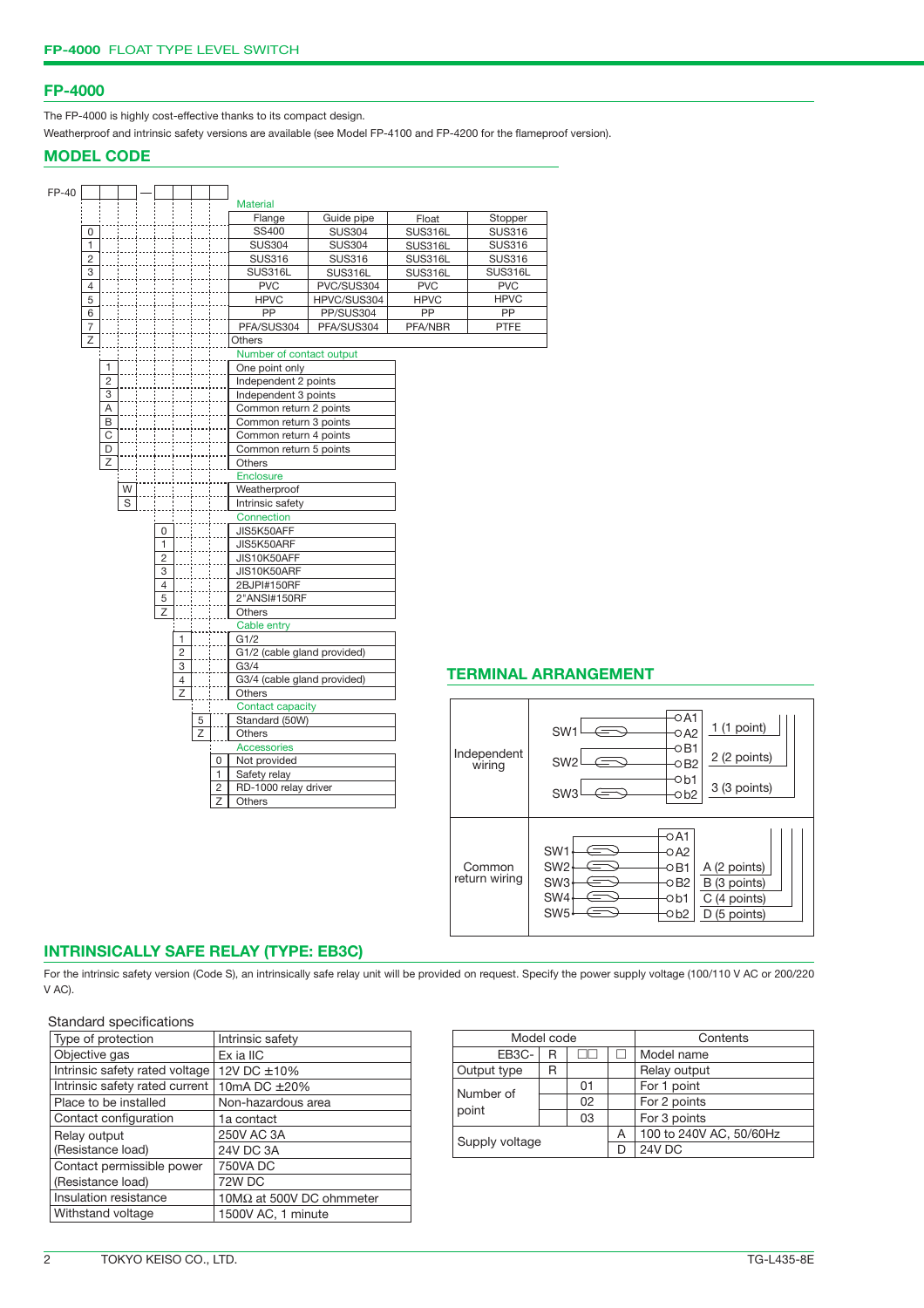#### **OUTSIDE DIMENSION**

Float details & outside dimensions of body

| Material of float                                                                                                  | <b>SUS316L</b>                                                                         |                                                                                                                                                                                                                                                | <b>PVC</b>           |              | <b>HPVC</b>                                                                                                                                 | PP                    |                                                                                                                                        | PFA/NBR                                                                                              |
|--------------------------------------------------------------------------------------------------------------------|----------------------------------------------------------------------------------------|------------------------------------------------------------------------------------------------------------------------------------------------------------------------------------------------------------------------------------------------|----------------------|--------------|---------------------------------------------------------------------------------------------------------------------------------------------|-----------------------|----------------------------------------------------------------------------------------------------------------------------------------|------------------------------------------------------------------------------------------------------|
| Allowable pressure [MPa]<br>0.66                                                                                   |                                                                                        |                                                                                                                                                                                                                                                |                      | 0.13         |                                                                                                                                             | 0.2                   |                                                                                                                                        | 0.2                                                                                                  |
| (Standard) Withstand pressure test [MPa]                                                                           |                                                                                        | $0.8 *4$                                                                                                                                                                                                                                       |                      | 0.2          |                                                                                                                                             | 0.3                   |                                                                                                                                        | 0.3                                                                                                  |
| Allowable minimum<br>liquid density [g/cm <sup>3</sup> ]                                                           | 0.6                                                                                    | 0.78                                                                                                                                                                                                                                           | 0.75<br>1.0<br>1.0   |              |                                                                                                                                             | 0.79                  | 1.3                                                                                                                                    |                                                                                                      |
| Diameter of guide pipe (d)<br>Di-                                                                                  |                                                                                        | 13.8                                                                                                                                                                                                                                           |                      | 18           |                                                                                                                                             | 22                    |                                                                                                                                        | 16                                                                                                   |
| Maximum outside diameter of float(D) *1<br>men-                                                                    | 52                                                                                     | 43 *7                                                                                                                                                                                                                                          | 42                   |              | 48 *7                                                                                                                                       | 50                    | 68.2                                                                                                                                   | 42.6                                                                                                 |
| Inside diameter of float<br>sion                                                                                   |                                                                                        | 15.4                                                                                                                                                                                                                                           |                      | 20           |                                                                                                                                             | 25                    |                                                                                                                                        | 19                                                                                                   |
| [mm]<br>Height of float (H)                                                                                        | 58                                                                                     | 50                                                                                                                                                                                                                                             |                      | 70           |                                                                                                                                             | 60                    | 100                                                                                                                                    | 50                                                                                                   |
| Minimum h1 dimension [mm]                                                                                          |                                                                                        | 60                                                                                                                                                                                                                                             |                      |              | 90                                                                                                                                          |                       | 140                                                                                                                                    | 80                                                                                                   |
| Minimum interval (S) [mm]                                                                                          | 100                                                                                    | 90                                                                                                                                                                                                                                             |                      |              | $120*5$                                                                                                                                     |                       | 150                                                                                                                                    | 100                                                                                                  |
| Minimum L dimension<br>Lowest end point + $X$ [mm] $*2$                                                            |                                                                                        | $X=60$                                                                                                                                                                                                                                         |                      |              | $X = 90$                                                                                                                                    |                       | $X = 140$                                                                                                                              | $X = 80$                                                                                             |
| Outside drawing *3<br>1)Terminal box<br><b>2Flange</b><br><b>3 Guide pipe</b><br><b>4</b> Float<br><b>5Stopper</b> | $G1/2$ or $G3/4$<br>(1)<br>$\circled{2}$<br>Connection<br>(3)<br>$\overline{4}$<br>(5) | 140<br>Ξ<br>SW <sub>1</sub><br>얻<br>SW <sub>2</sub><br>54<br>$L^{*6}$<br>SW <sub>3</sub><br>$\overline{4}$<br>w<br>SW4<br>54<br>SW <sub>5</sub><br>$\boldsymbol{\times}$<br>d<br>Material code $\boxed{0}$ $\boxed{1}$ $\boxed{2}$ $\boxed{3}$ | Connection<br>D<br>ェ | G1/2 or G3/4 | 도<br>SW1 $\sqrt$<br>얻<br>SW <sub>2</sub><br>ဥ<br>SW <sub>3</sub><br>74<br>w<br>SW4<br>SW <sub>5</sub><br>d<br>Material code $\boxed{4}$ 5 6 | 132<br>$L^{*6}$<br>Ъq | G1/2 or G3/4<br>$\overline{\mathbb{E}}$<br>Connection<br>SW1<br>D<br>SW <sub>2</sub><br>ェ<br>SW <sub>3</sub><br>SW4<br>SW <sub>5</sub> | 140<br>⊭≘<br>얻<br>ဥ<br>$L^{*6}$<br>თ $\vert \vec{z} \vert$<br>5ų<br>$\times$<br>d<br>Material code 7 |

✽1: Confirm that the float can be inserted into the nozzle.

✽2: Can be reduced depending on liquid density and the operation of contacts. Contact us for details.

✽3: The number of floats and stoppers in figures may differ for smaller intervals.

✽4: The test will be carried out at 1.0 MPa for floats with a design pressure from 0.53 to 0.66 MPa.

✽5: Available from 100 mm by special order (see ✽3)

✽6: Max. length of the guide pipe

| Structure            | Material |            |      |            |  |  |  |
|----------------------|----------|------------|------|------------|--|--|--|
|                      | SUS      | <b>PVC</b> | PP   | <b>PFA</b> |  |  |  |
| Weatherproof (W)     | 4900     | 3900       | 3900 | 3900       |  |  |  |
| Intrinsic safety (S) |          |            |      |            |  |  |  |
| Flameproof (E)       |          | 3900       |      |            |  |  |  |

✽7: Floats come in this size unless another size is specified.

✽8: G1/2 is applied as standard.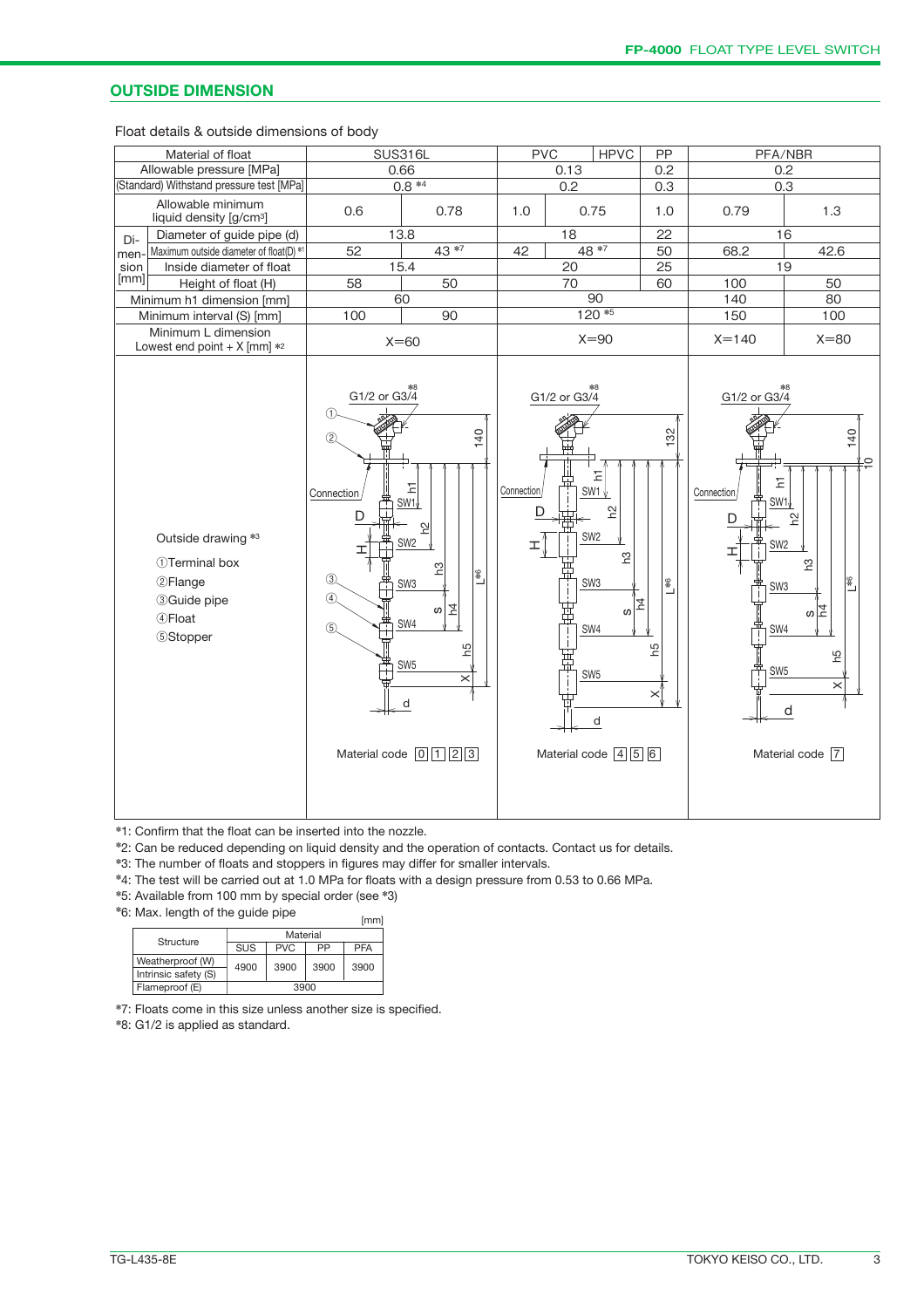#### **FP-4100**

The FP-4100 uses a large terminal box which can accommodate up to 12 terminals. Up to 6 points can be used for independent wiring, making the wiring procedure and sequence easy. Weatherproof, intrinsic safety (safety relay required), and flameproof versions are available. With the common return wiring, up to 11 points can be used as alarm contacts (up to 6 points for the flameproof version). Therefore, a single unit can cover multicontrol of liquids or other special purposes such as a liquid level meter.

#### **MODEL CODE**



#### **TERMINAL ARRANGEMENT**



#### **RD-1000 RELAY DRIVER GENERAL**

The RD-1000 amplifies the contact capacity of field level switches to directly drive solenoid valves, actuators, buzzer lamps, etc. Its integrated sequence circuit enables automatic loading and pump control by using the upper and lower limit contacts of the FP-4000 series level switch (note that the RD-1000 is not intrinsic safety).

#### **STANDARD SPECIFICATION**

| Power supply              | 100 or 200V AC +10%,50/60Hz |
|---------------------------|-----------------------------|
| AMB, Temp                 | $-10$ to $50^{\circ}$ C     |
| Max. field supply voltage | 12V DC                      |
| Max. field supply current | 3mA DC                      |
| Max. contact voltage      | 250V AC, 125V DC            |
| Max, contact current      | 5A                          |
| Max. contact capacity     | 1100V AC (Resistance load)  |
|                           | 120W DC (Resistance load)   |
| Insulation resistance     | 100MΩ at 500V DC ohmmeter   |
| Withstand voltage         | 1500V AC for 1 min          |
| Power consumption         | 2VA or less                 |
|                           |                             |



- 1. Incrementing the contact capacity
- 2. Controlling loading pumps
- 3. Controlling unloading pumps For details, see the Technical Guidance for RD-1000 Relay Driver TG-L931.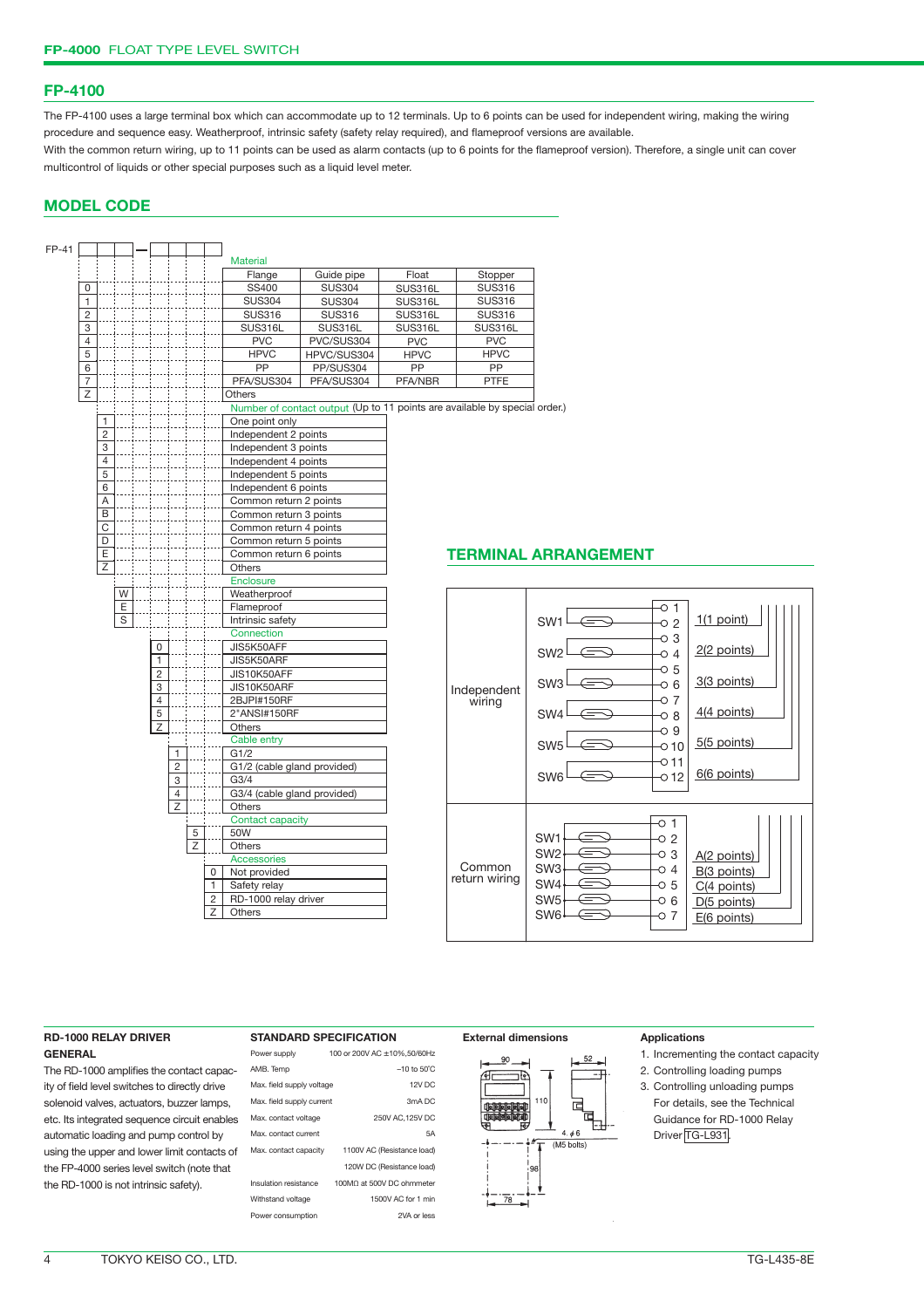#### **OUTSIDE DIMENSION**

Float details & outside dimensions of body

| Material of float                                                                                            | <b>SUS316L</b>                                                                                                                |                                                                                                                                                                                                                                               | <b>PVC</b><br><b>HPVC</b> |                      |                                                                                                                                                                   | PP                                                       | PFA/NBR                                                                                                       |                                                                                                                         |
|--------------------------------------------------------------------------------------------------------------|-------------------------------------------------------------------------------------------------------------------------------|-----------------------------------------------------------------------------------------------------------------------------------------------------------------------------------------------------------------------------------------------|---------------------------|----------------------|-------------------------------------------------------------------------------------------------------------------------------------------------------------------|----------------------------------------------------------|---------------------------------------------------------------------------------------------------------------|-------------------------------------------------------------------------------------------------------------------------|
| Allowable pressure [MPa]                                                                                     | 0.66                                                                                                                          | 0.13                                                                                                                                                                                                                                          |                           |                      | 0.2                                                                                                                                                               | 0.2                                                      |                                                                                                               |                                                                                                                         |
| (Standard) Withstand pressure test [MPa]                                                                     | $0.8 * 4$                                                                                                                     | 0.2                                                                                                                                                                                                                                           |                           |                      | 0.3                                                                                                                                                               |                                                          | 0.3                                                                                                           |                                                                                                                         |
| Allowable minimum<br>liquid density [g/cm <sup>3</sup> ]                                                     | 0.6<br>0.78                                                                                                                   |                                                                                                                                                                                                                                               | 1.0                       |                      | 0.75                                                                                                                                                              |                                                          | 0.79                                                                                                          | 1.3                                                                                                                     |
| Diameter of guide pipe (d)<br>Di-                                                                            | 13.8                                                                                                                          | 18                                                                                                                                                                                                                                            |                           |                      | 22<br>50                                                                                                                                                          |                                                          | 16                                                                                                            |                                                                                                                         |
| Maximum outside diameter of float(D)*1<br>men-                                                               | 52                                                                                                                            | 42                                                                                                                                                                                                                                            | $48 * 7$                  |                      |                                                                                                                                                                   | 68.2                                                     | 42.6                                                                                                          |                                                                                                                         |
| Inside diameter of float<br>sion                                                                             | 15.4                                                                                                                          | 20                                                                                                                                                                                                                                            |                           |                      | 25                                                                                                                                                                |                                                          | 19                                                                                                            |                                                                                                                         |
| [mm]<br>Height of float (H)                                                                                  | 58                                                                                                                            | 50                                                                                                                                                                                                                                            |                           | 70                   |                                                                                                                                                                   | 60                                                       | 100                                                                                                           | 50                                                                                                                      |
| Minimum h1 dimension [mm]                                                                                    |                                                                                                                               | 60                                                                                                                                                                                                                                            |                           |                      | 90                                                                                                                                                                |                                                          | 140                                                                                                           | 80                                                                                                                      |
| Minimum interval (S) [mm]                                                                                    | 100                                                                                                                           | 90                                                                                                                                                                                                                                            |                           |                      | $120*5$                                                                                                                                                           |                                                          | 150                                                                                                           | 100                                                                                                                     |
| Minimum L dimension<br>Lowest end point + $X$ [mm] $*$ <sup>2</sup>                                          |                                                                                                                               | $X=60$                                                                                                                                                                                                                                        |                           |                      | $X = 90$                                                                                                                                                          |                                                          | $X = 140$                                                                                                     | $X = 80$                                                                                                                |
| Outside drawing *3<br>1) Terminal box<br><b>2Flange</b><br><b>33Guide pipe</b><br>4 Float<br><b>5Stopper</b> | ∅136<br>2007.HW<br>(1)<br>(2)<br>25<br>Connection<br>D<br>$\circled{3}$<br>т<br>$\circled{4}$<br>$\frac{4}{1}$<br>$\circledS$ | G3/4<br>189<br>Ξ<br>SW1<br>임<br>SW <sub>2</sub><br>$\mathbf{S}$<br>\$<br>SW <sub>3</sub><br>┙<br>$\overline{z}$<br>$\omega$<br>SW4<br>54<br>SW <sub>5</sub><br>$\times$<br>d<br>Material code $\boxed{0}$ $\boxed{1}$ $\boxed{2}$ $\boxed{3}$ | Connection<br>D<br>ェ      | ∅136<br>SUN ANK<br>囗 | G3/4<br>도<br>$SW1_V$<br>$\tilde{E}$<br>SW <sub>2</sub><br>ဥ<br>SW <sub>3</sub><br>w<br>SW4<br>SW <sub>5</sub><br>d<br>Material code $\boxed{4}\boxed{5}\boxed{6}$ | 189<br>$\frac{4}{3}$<br>$\overline{4}$<br>۵٦<br>$\times$ | ∅136<br>71Mr+VNY<br>Ξ<br>Connection<br>D<br>SW <sub>2</sub><br>ェ<br>SW <sub>3</sub><br>SW4<br>SW <sub>5</sub> | G3/4<br>189<br>⊊¥<br>SW <sub>1</sub><br>얻<br>ဥ<br>1\$<br>$\overline{4}$<br>S)<br>Ъq<br>$\times$<br>d<br>Material code 7 |

✽1: Confirm that the float can be inserted into the nozzle.

✽2: Can be reduced depending on liquid density and the operation of contacts. Contact us for details.

✽3: The number of floats and stoppers in figures may differ for smaller intervals.

✽4: The test will be carried out at 1.0 MPa for floats with a design pressure from 0.53 to 0.66 MPa.

✽5: Available from 100 mm by special order (see ✽3)

✽6: Max. length of the guide pipe  $[mm]$ 

| Structure            | Material   |            |      |            |  |  |  |
|----------------------|------------|------------|------|------------|--|--|--|
|                      | <b>SUS</b> | <b>PVC</b> | РP   | <b>PFA</b> |  |  |  |
| Weatherproof (W)     | 4900       | 3900       | 3900 | 3900       |  |  |  |
| Intrinsic safety (S) |            |            |      |            |  |  |  |
| Flameproof (E)       |            | 3900       |      |            |  |  |  |

✽7: Floats come in this size unless another size is specified.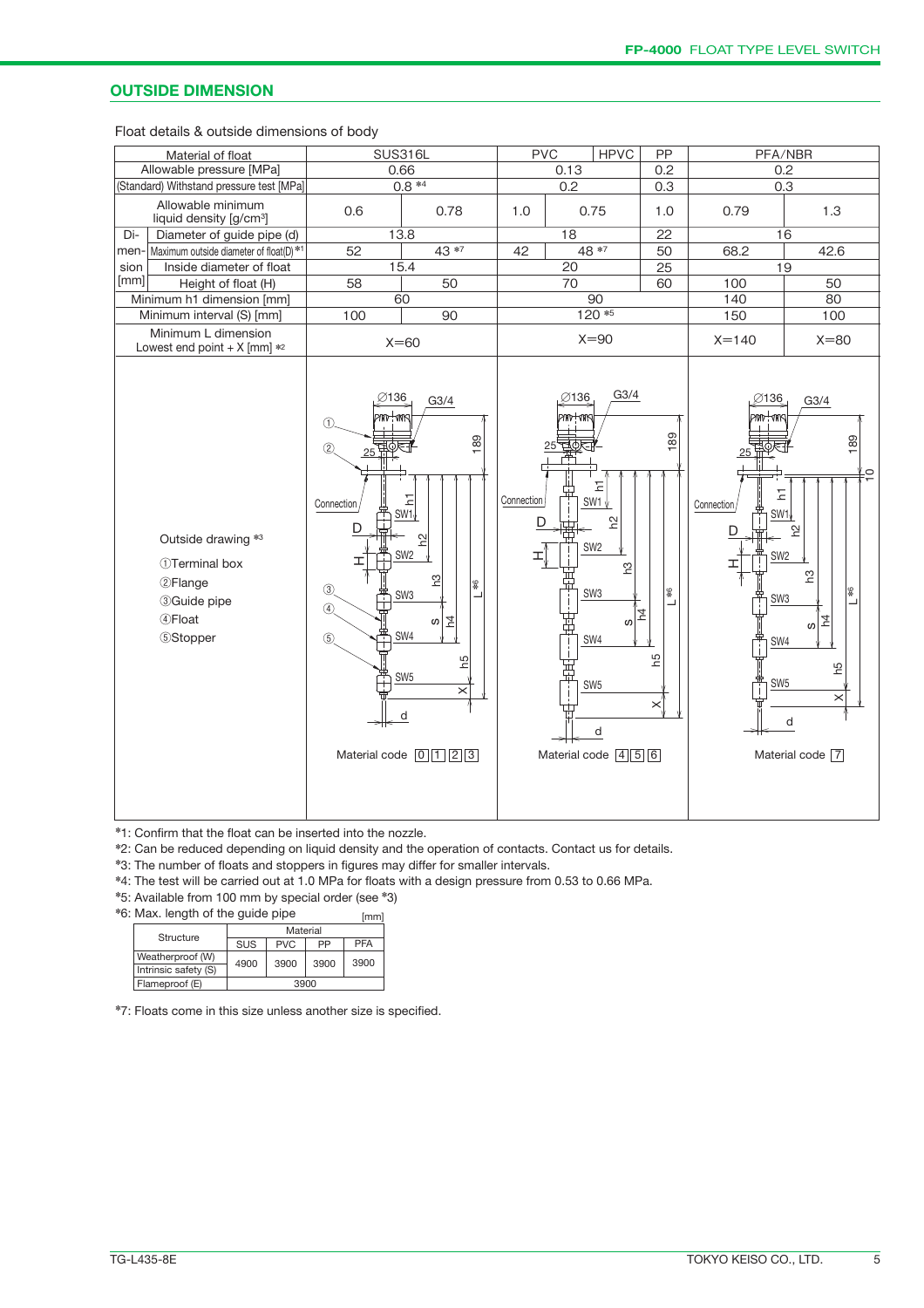#### **FP-4200**

A single FP-4200 can detect a liquid level at multiple points by using its self-holding reed switches. The minimum point interval is 50 mm. Weatherproof, flameproof, and intrinsic safety versions are available.

#### **MODEL CODE**

| FP-42 |                |                         |                |                |                |   |                |                             |               |             |                                                                        |
|-------|----------------|-------------------------|----------------|----------------|----------------|---|----------------|-----------------------------|---------------|-------------|------------------------------------------------------------------------|
|       |                |                         |                |                |                |   |                | <b>Material</b>             |               |             |                                                                        |
|       |                |                         |                |                |                |   |                | Flange                      | Guide pipe    | Float       | Stopper                                                                |
|       | 0              |                         |                |                |                |   |                | SS400                       | <b>SUS304</b> | SUS316L     | <b>SUS316</b>                                                          |
|       | $\mathbf{1}$   |                         |                |                |                |   |                | <b>SUS304</b>               | <b>SUS304</b> | SUS316L     | <b>SUS316</b>                                                          |
|       | $\overline{c}$ |                         |                |                |                |   |                | <b>SUS316</b>               | <b>SUS316</b> | SUS316L     | <b>SUS316</b>                                                          |
|       | 3              |                         |                |                |                |   |                | SUS316L                     | SUS316L       | SUS316L     | SUS316L                                                                |
|       | $\overline{4}$ |                         |                |                |                |   |                | <b>PVC</b>                  | PVC/SUS304    | <b>PVC</b>  | <b>PVC</b>                                                             |
|       | 5              |                         |                |                |                |   |                | <b>HPVC</b>                 | HPVC/SUS304   | <b>HPVC</b> | <b>HPVC</b>                                                            |
|       | 6              |                         |                |                |                |   |                | PP                          | PP/SUS304     | PP          | PP                                                                     |
|       | 8              |                         |                |                |                |   |                | PFA/SUS304                  | PFA/SUS304    | PFA/NBR     | <b>PTFE</b>                                                            |
|       | $\overline{z}$ |                         |                |                |                |   |                | <b>Others</b>               |               |             |                                                                        |
|       |                |                         |                |                |                |   |                |                             |               |             | Number of contact output (Up to 11 points are available by special orc |
|       |                | $\mathbf{1}$            |                |                |                |   |                | One point only              |               |             |                                                                        |
|       |                | $\overline{c}$          |                |                |                |   |                | Independent 2 points        |               |             |                                                                        |
|       |                | $\overline{3}$          |                |                |                |   |                | Independent 3 points        |               |             |                                                                        |
|       |                | $\overline{4}$          |                |                |                |   |                | Independent 4 points        |               |             |                                                                        |
|       |                | $\overline{5}$          |                |                |                |   |                | Independent 5 points        |               |             |                                                                        |
|       |                | 6                       |                |                |                |   |                | Independent 6 points        |               |             |                                                                        |
|       |                | Α                       |                |                |                |   |                | Common return 2 points      |               |             |                                                                        |
|       |                | $\overline{B}$          |                |                |                |   |                | Common return 3 points      |               |             |                                                                        |
|       |                | $\overline{\mathrm{c}}$ |                |                |                |   |                | Common return 4 points      |               |             |                                                                        |
|       |                | D                       |                |                |                |   |                | Common return 5 points      |               |             |                                                                        |
|       |                | E                       |                |                |                |   |                | Common return 6 points      |               |             |                                                                        |
|       |                | $\overline{z}$          |                |                |                |   |                | Others                      |               |             |                                                                        |
|       |                |                         |                |                |                |   |                | Enclosure                   |               |             |                                                                        |
|       |                |                         | W              |                |                |   |                | Weatherproof                |               |             |                                                                        |
|       |                |                         | $\overline{E}$ |                |                |   |                | Flameproof                  |               |             |                                                                        |
|       |                |                         | $\overline{s}$ |                |                |   |                | Intrinsic safety            |               |             |                                                                        |
|       |                |                         |                |                |                |   |                | Connection                  |               |             |                                                                        |
|       |                |                         |                | Α              |                |   |                | JIS5K80AFF                  |               |             |                                                                        |
|       |                |                         |                | B              |                |   |                | JIS5K80ARF                  |               |             |                                                                        |
|       |                |                         |                | $\overline{C}$ |                |   |                | JIS10K80AFF                 |               |             |                                                                        |
|       |                |                         |                | D              |                |   |                | JIS10K80ARF                 |               |             |                                                                        |
|       |                |                         |                | Ε              |                |   |                | 3BJP#150RF                  |               |             |                                                                        |
|       |                |                         |                | F              |                |   |                | 3"ANSI#150RF                |               |             |                                                                        |
|       |                |                         |                | Z              |                |   |                | Others                      |               |             |                                                                        |
|       |                |                         |                |                |                |   |                | Cable entry                 |               |             |                                                                        |
|       |                |                         |                |                | $\mathbf{1}$   |   |                | G1/2                        |               |             |                                                                        |
|       |                |                         |                |                | $\overline{c}$ |   |                | G1/2 (cable gland provided) |               |             |                                                                        |
|       |                |                         |                |                | 3              |   |                | G3/4                        |               |             |                                                                        |
|       |                |                         |                |                | $\overline{4}$ |   |                | G3/4 (cable gland provided) |               |             |                                                                        |
|       |                |                         |                |                | Z              |   |                | Others                      |               |             |                                                                        |
|       |                |                         |                |                |                |   |                | <b>Contact capacity</b>     |               |             |                                                                        |
|       |                |                         |                |                |                | 1 |                | 10W                         |               |             |                                                                        |
|       |                |                         |                |                |                |   |                | Accessories                 |               |             |                                                                        |
|       |                |                         |                |                |                |   | 0              | Not provided                |               |             |                                                                        |
|       |                |                         |                |                |                |   | 1              | Safety relay                |               |             |                                                                        |
|       |                |                         |                |                |                |   | $\overline{c}$ | RD-1000 relay driver        |               |             | <b>TERMINAL ARRANGEMENT</b>                                            |
|       |                |                         |                |                |                |   | Ζ              | Others                      |               |             |                                                                        |
|       |                |                         |                |                |                |   |                |                             |               |             |                                                                        |

#### Surge suppressor  $\circ$ 1 SW1  $\overline{\circ}$ 1(1 point) 2  $\circ$ SW2 3  $\overline{\circ}$ 2(2 points) 4  $\overline{\circ}$ 5 Independent wiring SW3  $\circ$ 3(3 points) 6  $\overline{\circ}$ 7 SW4  $\overline{\circ}$ 8 4(4 points)  $\overline{\circ}$  9 SW5  $-010$ 5(5 points)  $-011$  $SW6 \rightarrow 11$ 6(6 points) Surge suppressor  $\overline{\circ}$  1  $\frac{1}{2}$ SW1  $-0.2$ SW2  $\qquad \qquad \Longleftrightarrow$  $\overline{2\overline{2}}$  $-0.3$ A(2 points) Common return wiringSW3  $\Longleftrightarrow$  $\overline{\sim}$  $-04$ B (3 points) SW4  $\Longleftrightarrow$  $\overline{\sim}$  $-0.5$ C (4 points) SW5  $\bigoplus \overline{m}$  $-06$ D (5 points) SW6 ⇔™  $-0$  7  $E(6 \text{ points})$